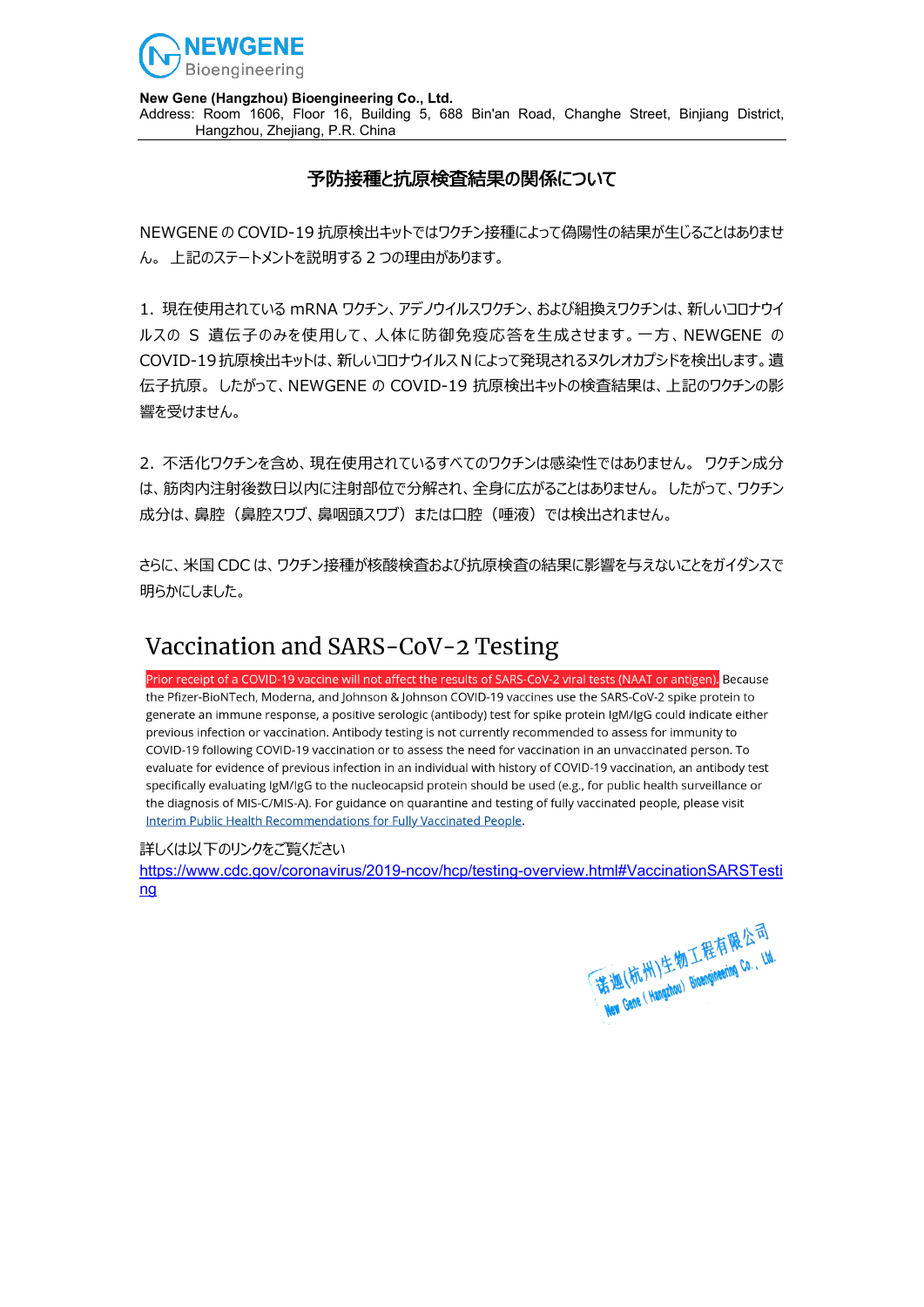

#### **New Gene (Hangzhou) Bioengineering Co., Ltd.**

Address: Room 1606, Floor 16, Building 5, 688 Bin'an Road, Changhe Street, Binjiang District, Hangzhou, Zhejiang, P.R. China

### 关于疫苗接种与抗原检测结果的关系

接种疫苗不会导致 NEWGENE 的 COVID-19 Antigen Detection Kit 出现假阳性结果。有以下两 点原因解释上述声明:

1. 目前使用的 mRNA 疫苗、腺病毒疫苗、重组疫苗仅使用了新冠病毒的 S 基因使人体产生保护 性的免疫反应,而 NEWGENE 的 COVID-19 Antigen Detection Kit 检测的是新冠病毒 N 基因表 达的 Nucleocapsid 抗原。因此,NEWGENE 的 COVID-19 Antigen Detection Kit 的检测结果不 会受到上述疫苗的影响。

2. 目前使用的所有疫苗,包括灭活疫苗在内,都不具备传染性。疫苗成分在肌内注射几天后就 会在注射部位降解,不会扩散到全身。因此,疫苗组分不会在鼻腔(鼻拭子、鼻咽拭子)或口腔 (唾液)内检出。

此外,美国 CDC 也在其指导意见中明确,接种疫苗不会影响核酸检测和抗原检测结果。

# Vaccination and SARS-CoV-2 Testing

Prior receipt of a COVID-19 vaccine will not affect the results of SARS-CoV-2 viral tests (NAAT or antigen). Because the Pfizer-BioNTech. Moderna, and Johnson & Johnson COVID-19 vaccines use the SARS-CoV-2 spike protein to generate an immune response, a positive serologic (antibody) test for spike protein JgM/JgG could indicate either previous infection or vaccination. Antibody testing is not currently recommended to assess for immunity to COVID-19 following COVID-19 vaccination or to assess the need for vaccination in an unvaccinated person. To evaluate for evidence of previous infection in an individual with history of COVID-19 vaccination, an antibody test specifically evaluating IgM/IgG to the nucleocapsid protein should be used (e.g., for public health surveillance or the diagnosis of MIS-C/MIS-A). For guidance on quarantine and testing of fully vaccinated people, please visit Interim Public Health Recommendations for Fully Vaccinated People.

#### 详情请参考以下链接

[https://www.cdc.gov/coronavirus/2019-ncov/hcp/testing-overview.html#VaccinationSARSTesti](https://www.cdc.gov/coronavirus/2019-ncov/hcp/testing-overview.html#VaccinationSARSTesting) [ng](https://www.cdc.gov/coronavirus/2019-ncov/hcp/testing-overview.html#VaccinationSARSTesting)

(诺迦(杭州)生物工程有限公司